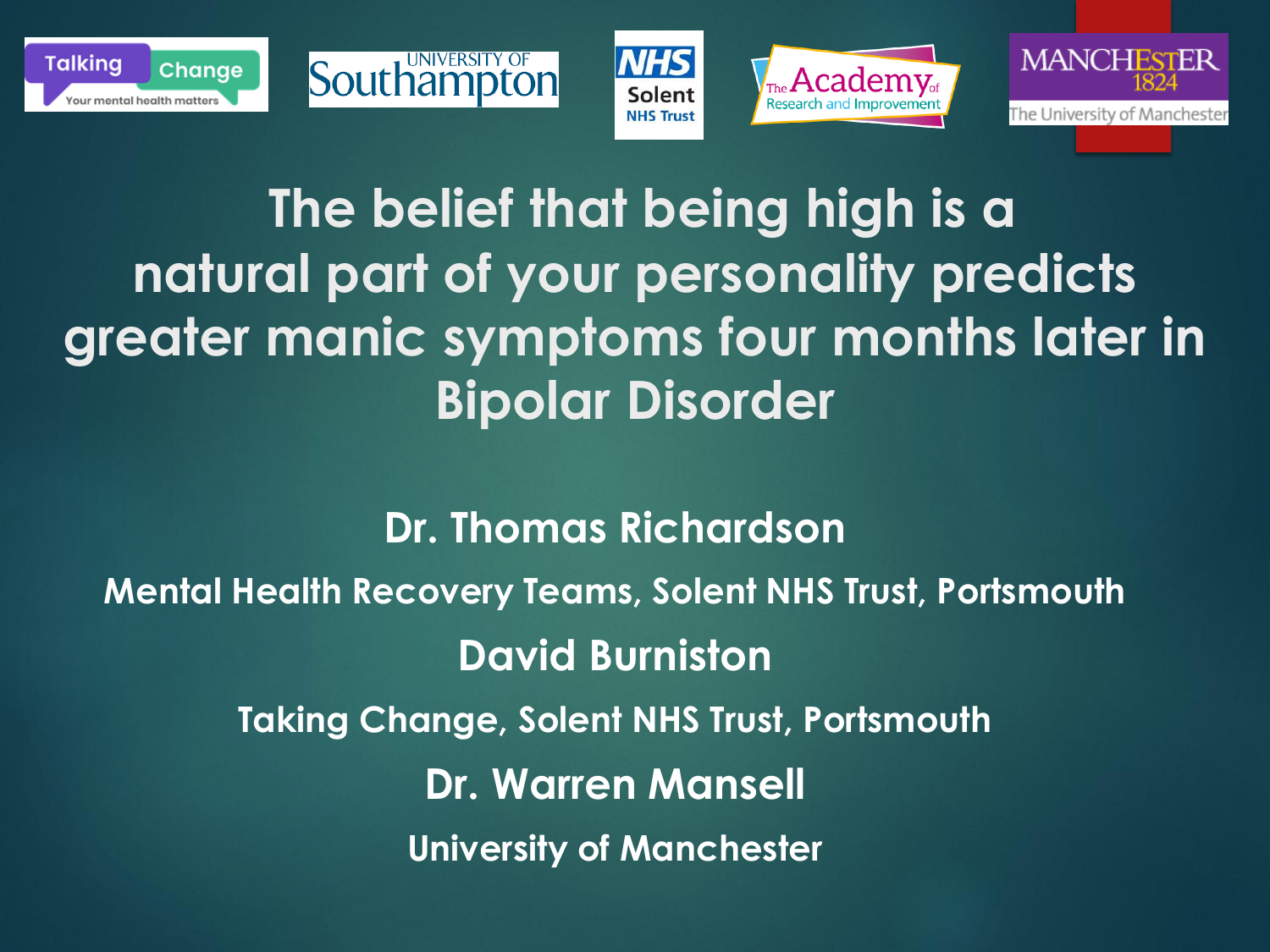# What is Bipolar Disorder?

Mental health problem, episodes of Depression and Mania or Hypomania

#### **Depression symptoms:**

- **Feelings of sadness**
- Lack of enjoyment
- $\blacktriangleright$  Tiredness



- $\blacktriangleright$  Thoughts of death or suicidal thoughts
- Disturbed sleep and appetite
- ▶ Lack of enjoyment/pleasure
- ▶ Poor self-confidence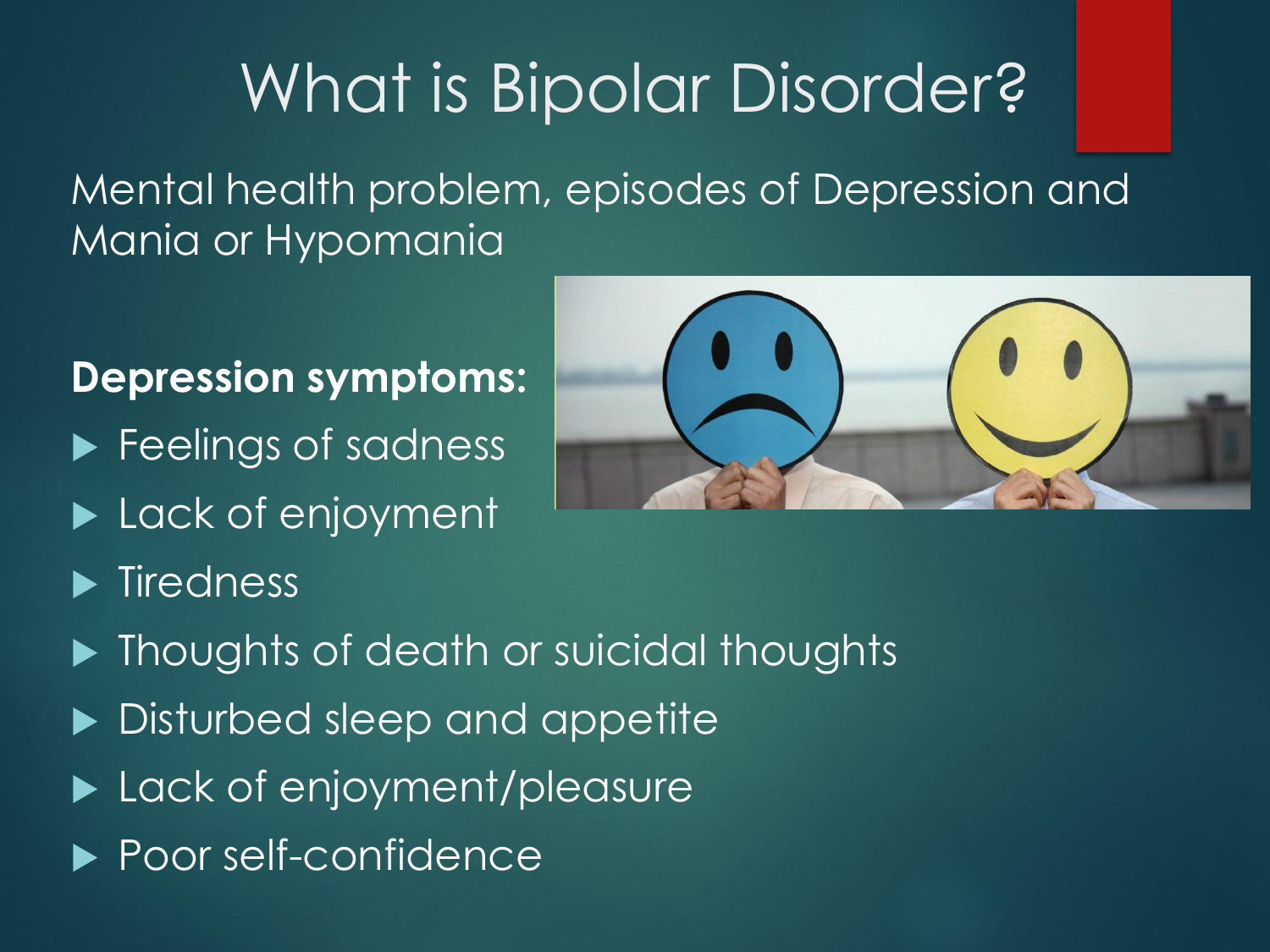#### What is Bipolar Disorder? **Hypomania/Mania symptoms:**

- **Elevated or irritable mood**
- **Increased energy and activity**
- **Feelings of wellbeing and great efficiency**
- Increased sociability, talkativeness, over-familiarity
- **Increased sexual energy**
- **Decreased need for sleep**

 Mania: More severe symptoms, can become delusional, lead to hospitalisation.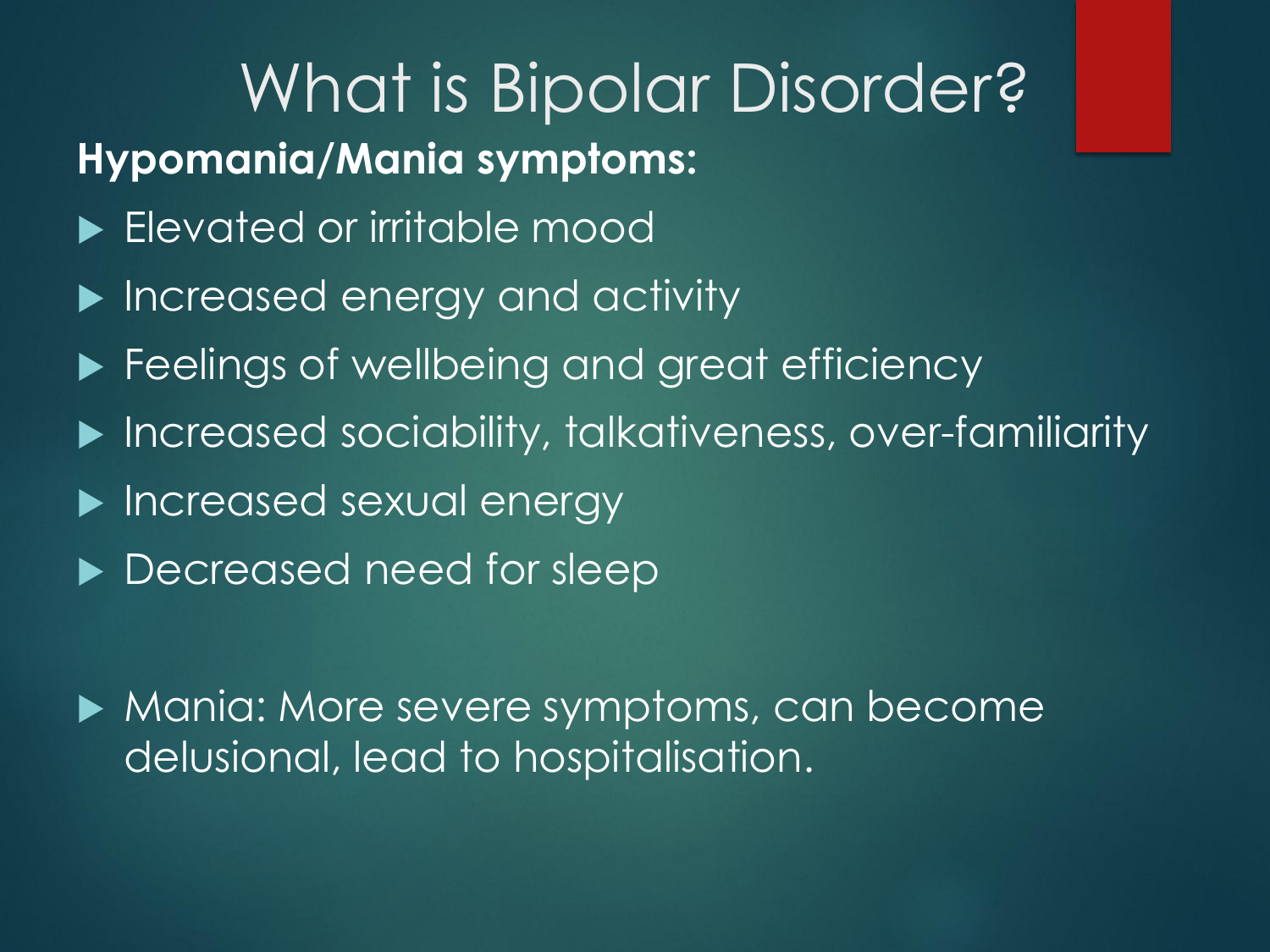# The Psychology of Bipolar Disorder: Life Events

▶ Life events have a big impact in Bipolar Disorder

- ▶ Negative life events (e.g. bereavements, divorces) can trigger depression.
- ▶ Positive life events (e.g. promotion) can trigger mania.



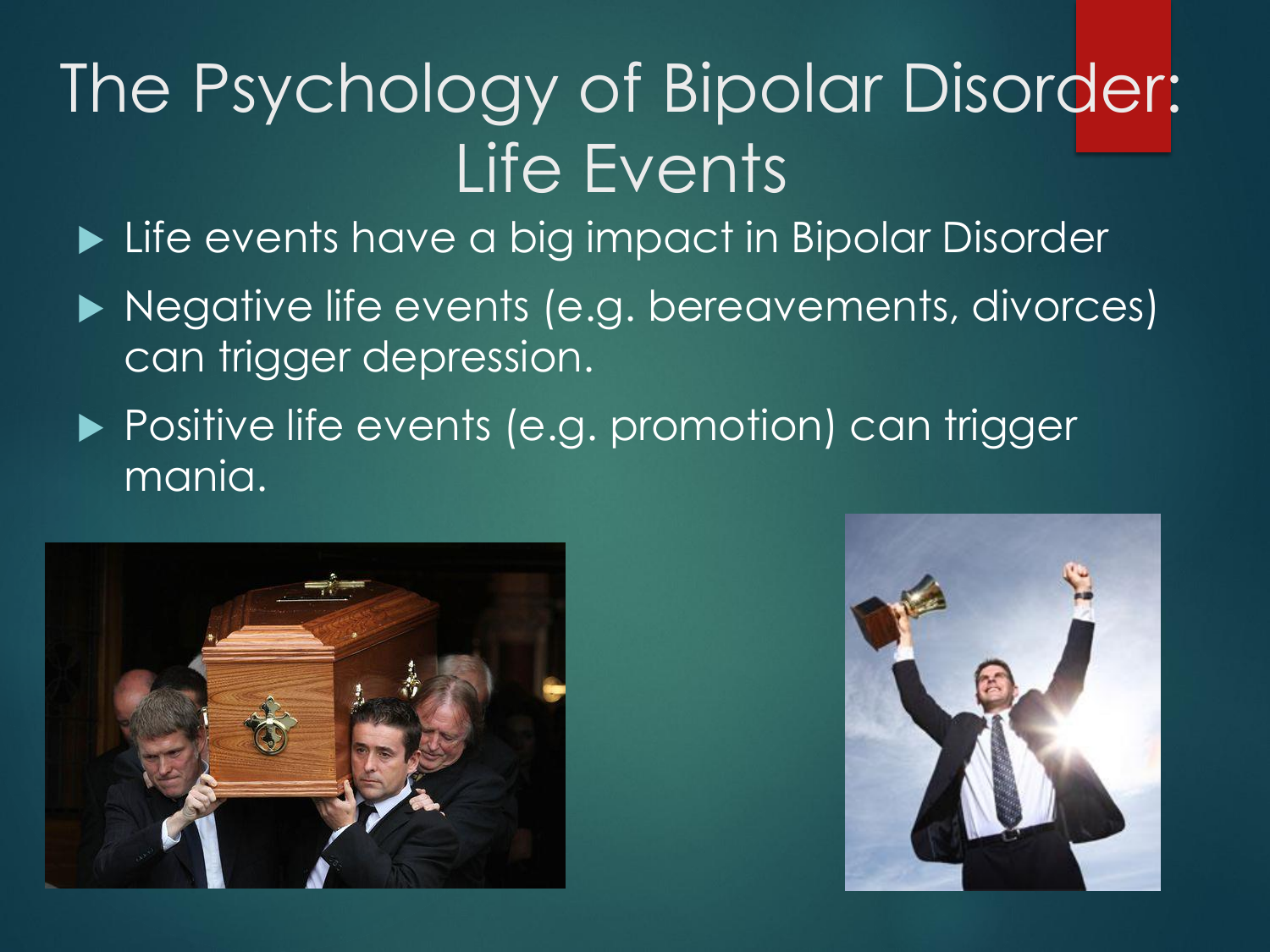## Drive & High Standards

- Strong beliefs about:
- Goal attainment
- Need to achieve
- **Perfectionist and self-critical** ▶ Catastrophise about failure

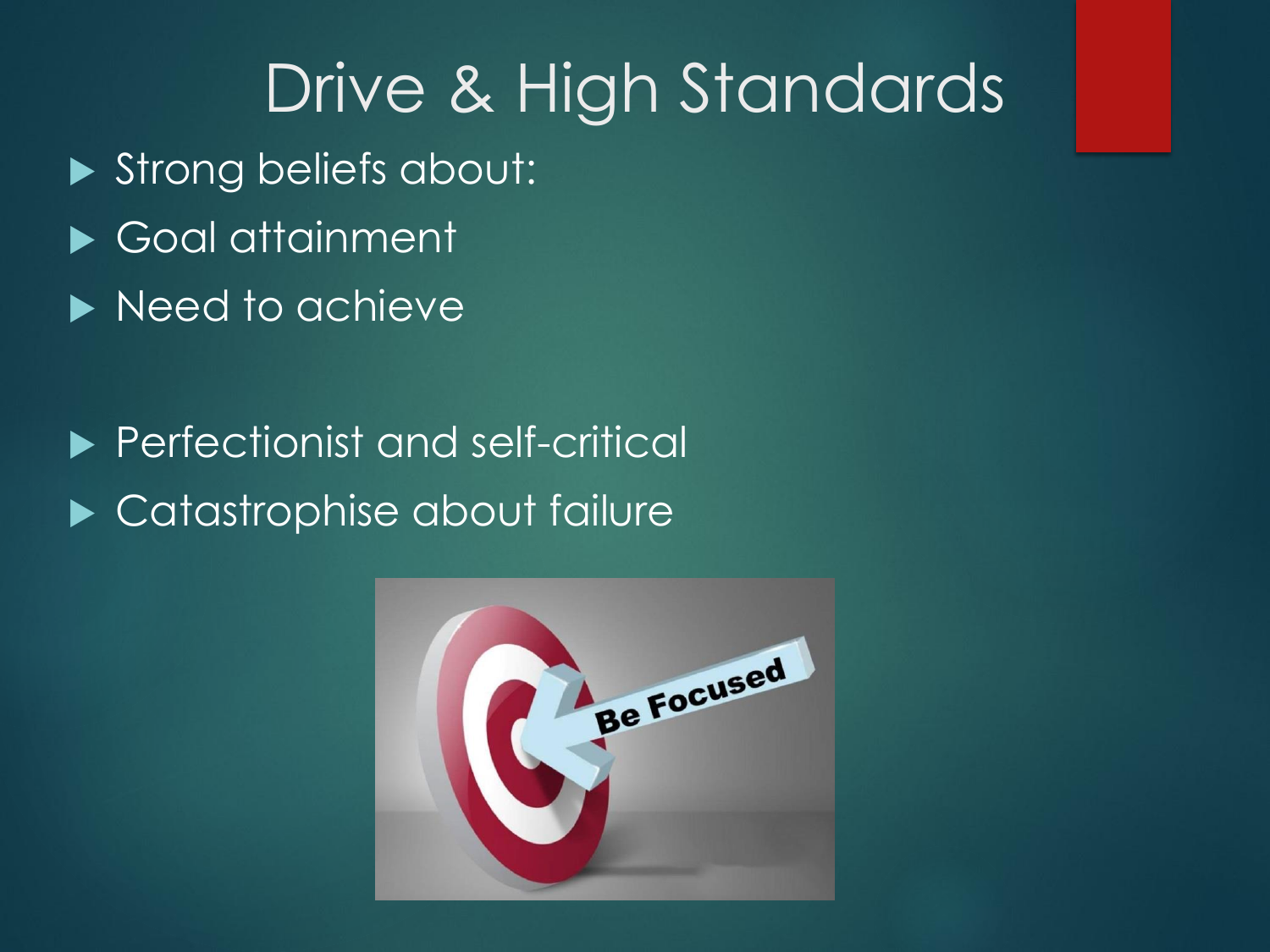# **Big Dreams**

- ▶ When manic: Overly optimistic about future, overgeneralise from success.
- More ambitious goals.
- ▶ Greater ambition for fame and fortune (and this predicts greater manic symptoms a few months later).



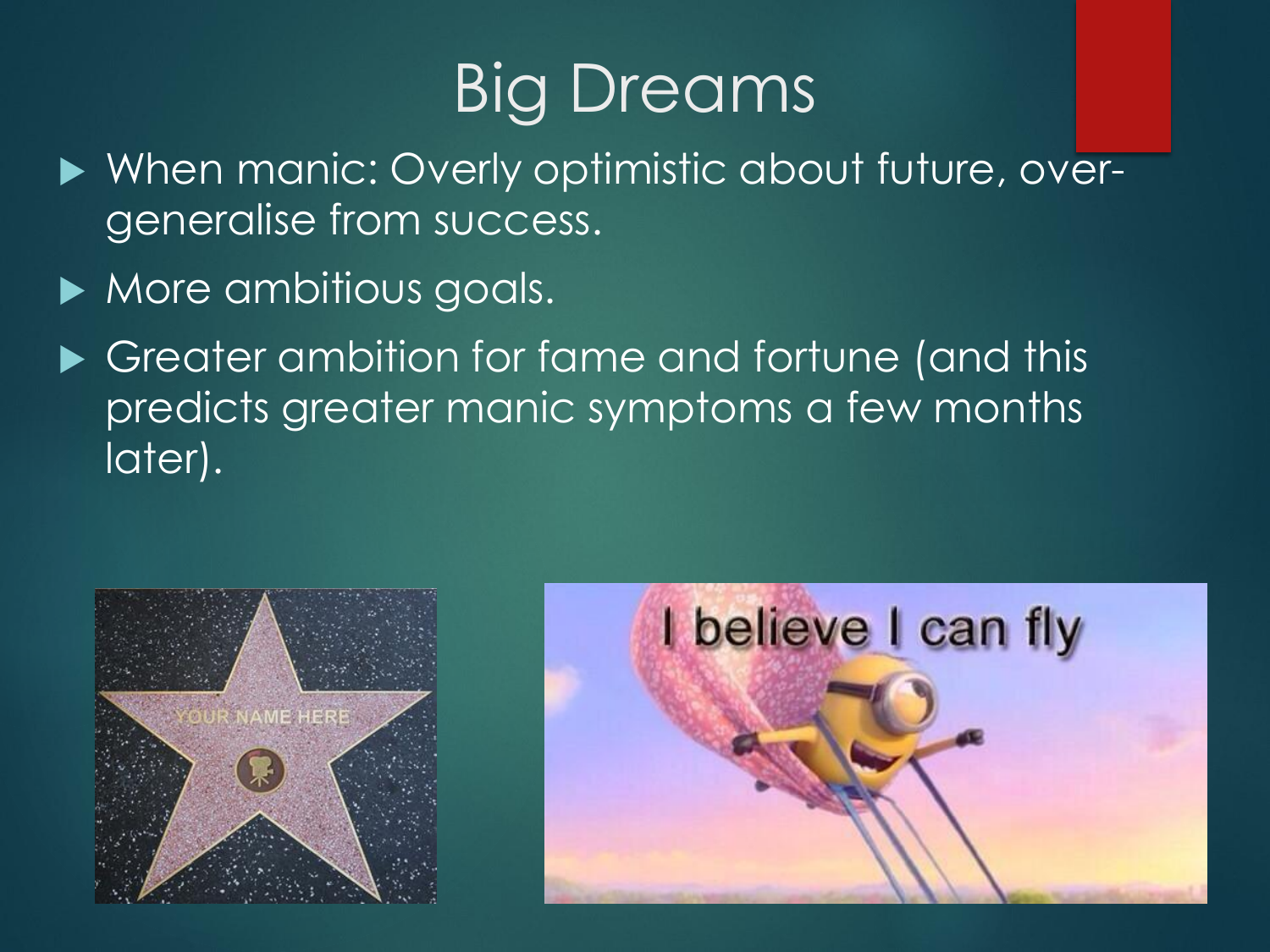# It's not all bad?!

Folstad & Mansell (2019):

- Asked those with Bipolar if wanted to keep it.
- $\blacktriangleright$  1/4 didn't want to permanently remove.
- $\blacktriangleright$  Under half wanted complete control over moods.
- $\blacktriangleright$  More likely want to keep if see as part of identity.
- Enhanced abilities and fun of mania common reason for not wanting to permanently switch off.

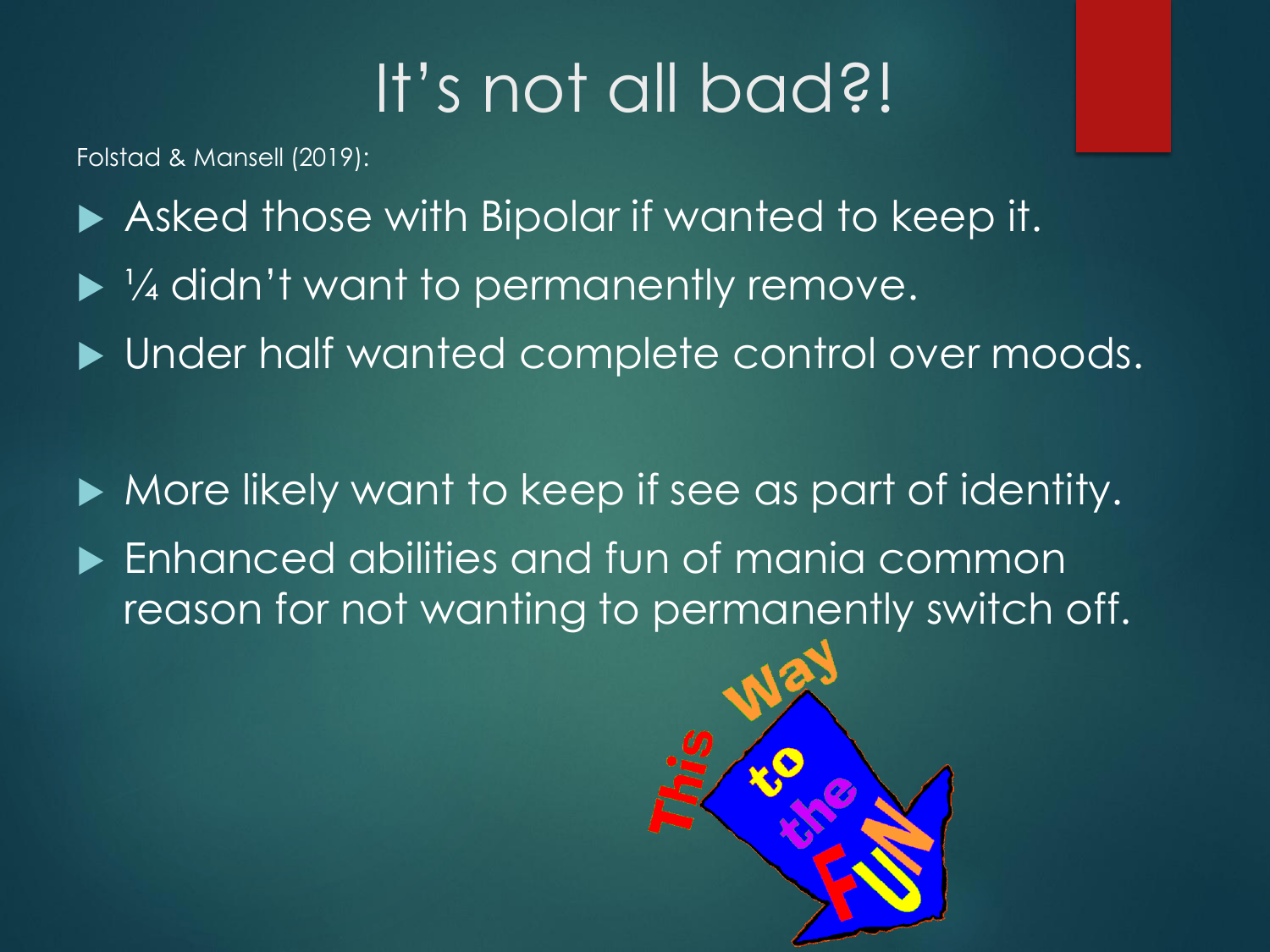# Mansell Model

Mansell et al (2007):

- Proposes that what turns early warnings signs of a mood change into a full-on episode is **appraisals**: what you think about them.
- ▶ E.g you may think 'This is scary you don't want this'
- ▶ You may also think: 'This is fun, everyone will like me again'
- **These appraisals then effect how you cope with** these mood changes e.g. staying in vs. going out, doing more vs. doing less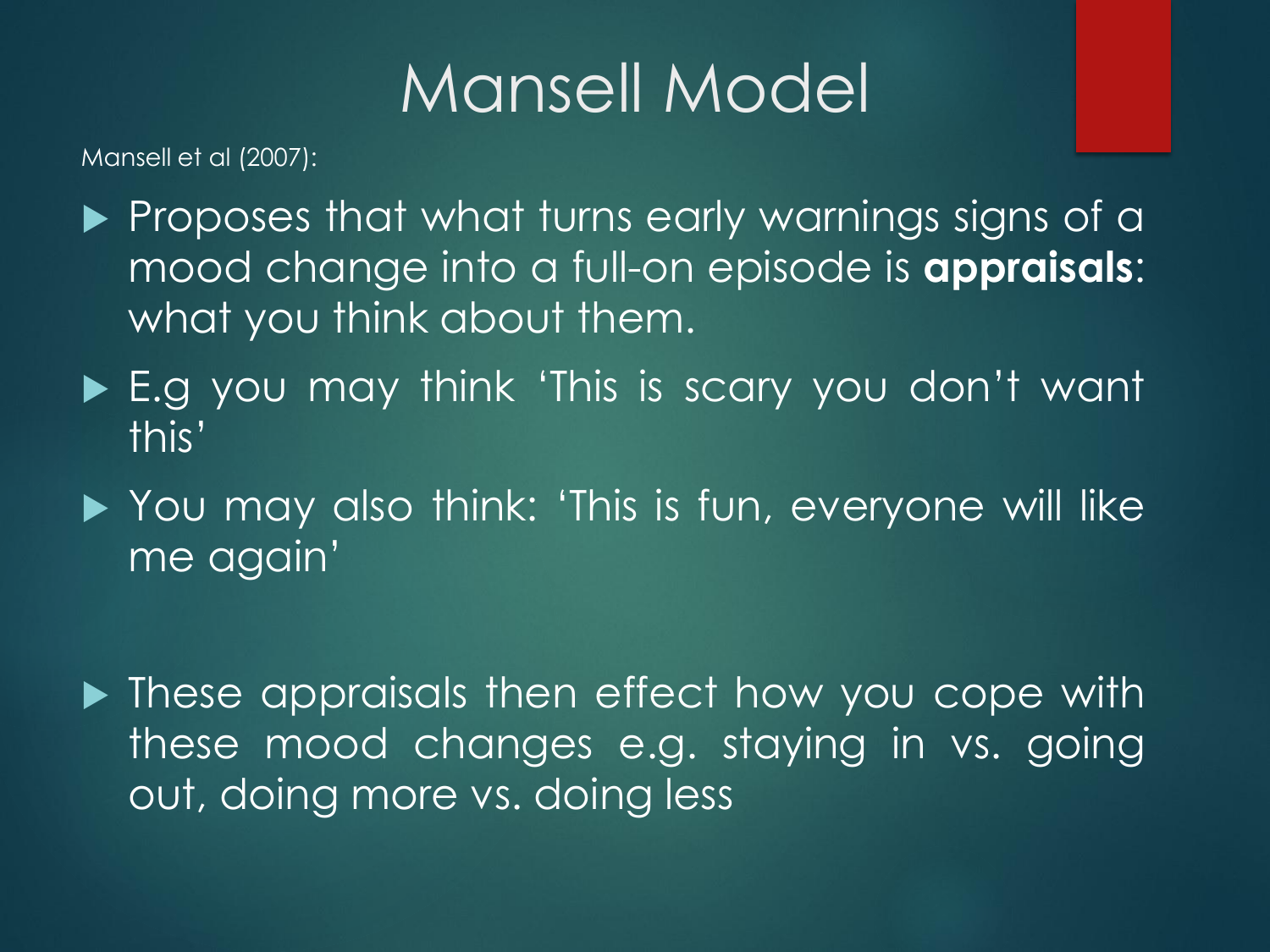### I am Bipolar vs. I have…

- Anecdotally, some people report they see Bipolar disorder as being part of them, pat of their personality which cannot be changed (I am Bipolar)
- $\blacktriangleright$  Others see it as san illness separate to them 'I have Bipolar'.
- **Our research question:**
- Does this impact changes in mood over time?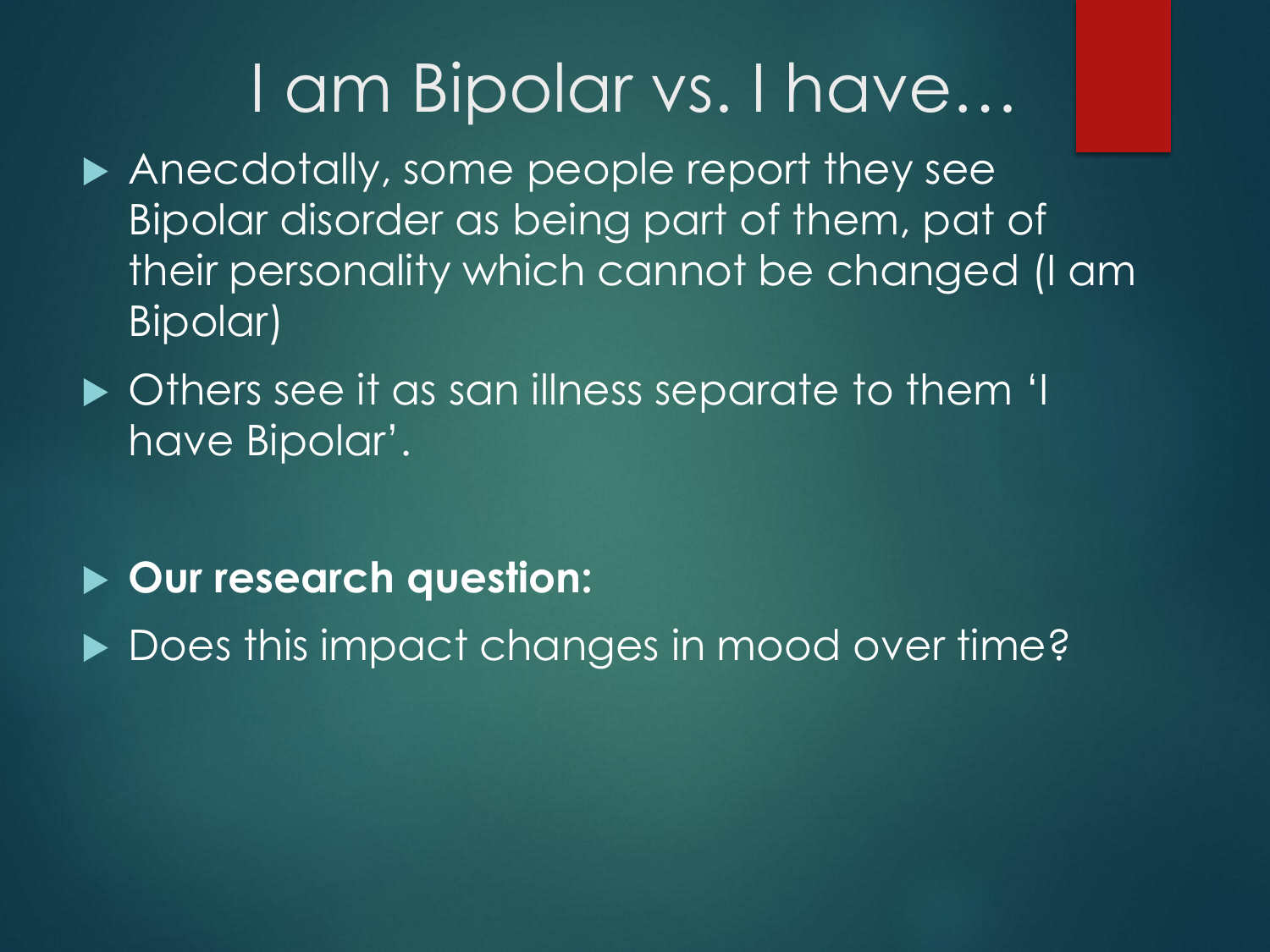## Methods

- Secondary analysis of existing data.
- ▶ 40 people with Bipolar disorder diagnosis under mental health services.
- ▶ Followed-up 4 months apart.
- Centre for Epidemiological Studies Depression Scale: (e.g. *I lost interest in my usual activities*.)
- Altman Mania Rating Scale: E.g. I talk constantly and cannot be interrupted.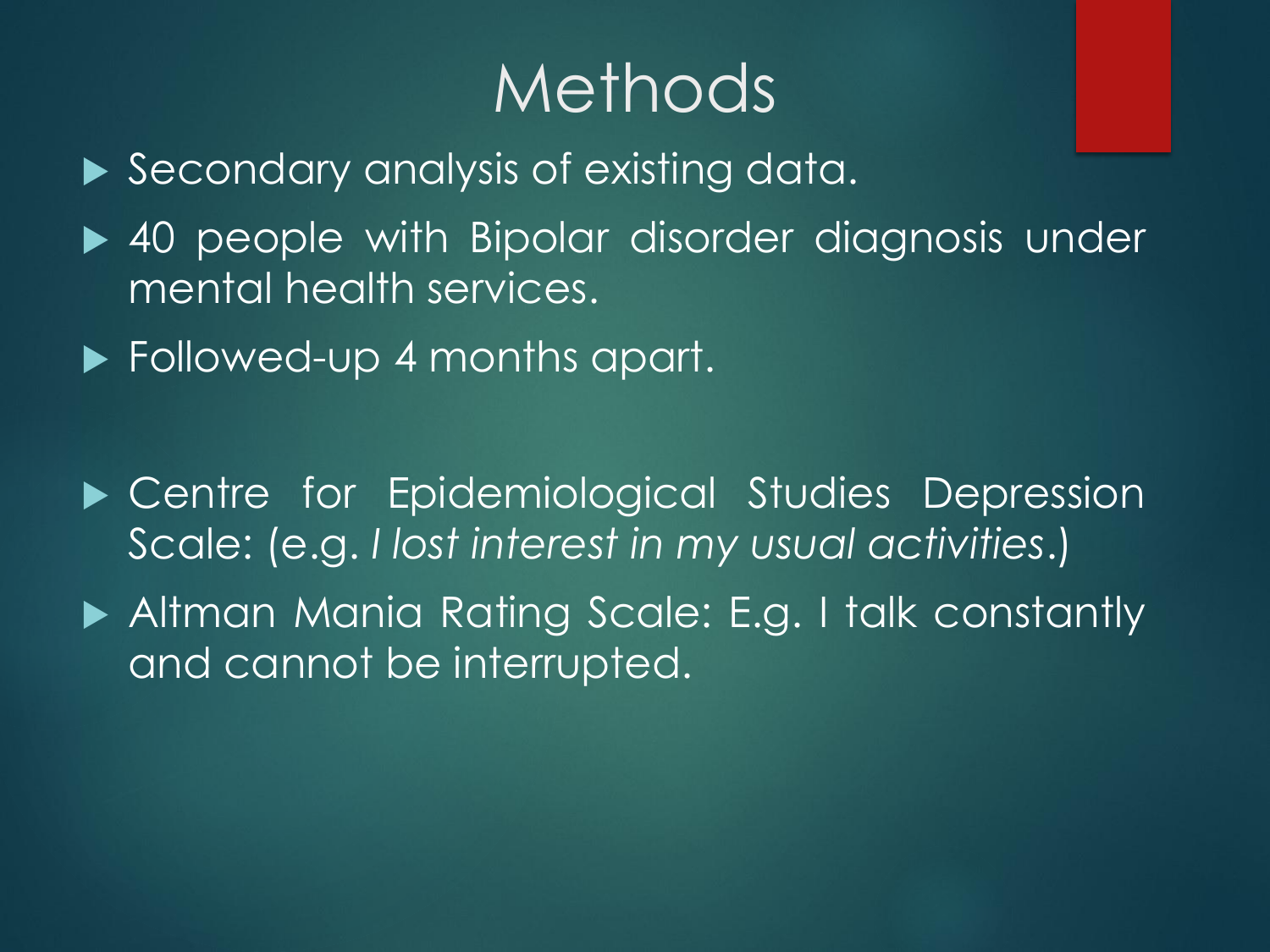#### Methods

Hypomanic Attitudes and Positive Predictions Inventory: Measures positives appraisals e.g. "*When I feel more active I realise that I am a very important person*"

 **To what extent do you feel like being 'high' is a natural part of your personality?**

0 1 2 3 4 5 6 7 8 9 10 Not at all Somewhat A lot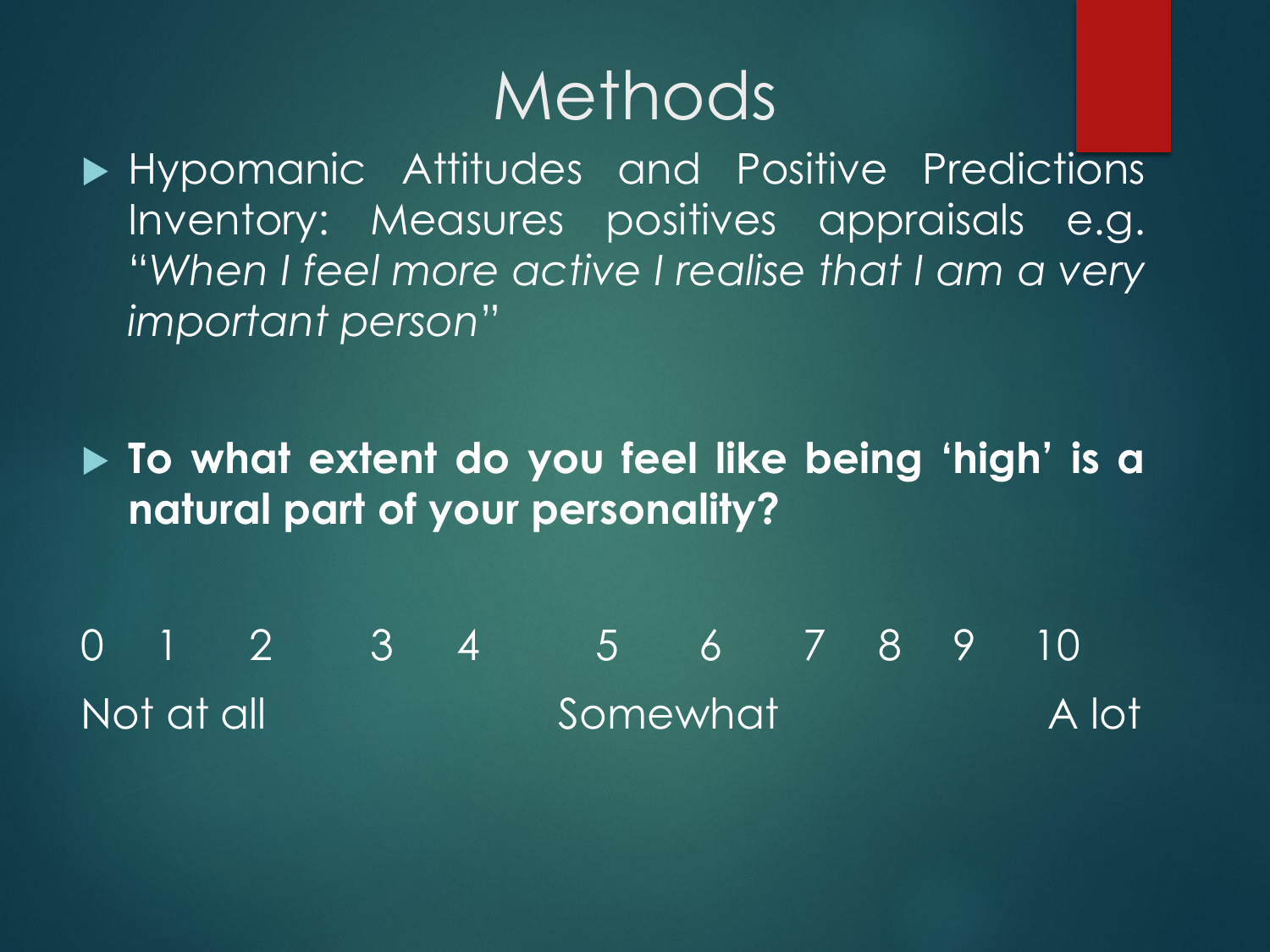### Results

- **Detagory Outers** Cuestion about natural part of personality significantly correlated with HAPPI scores.
- Correlation between this questions at baseline and follow-up=.42, *p*<.01
- $\blacktriangleright$  No correlation with depression symptoms.
- $\blacktriangleright$  No correlation with manic symptoms at baseline

#### BUT:

 $\blacktriangleright$  Higher scores on this question correlated with more manic symptoms 4 months later (after taking into account initial manic symptoms)